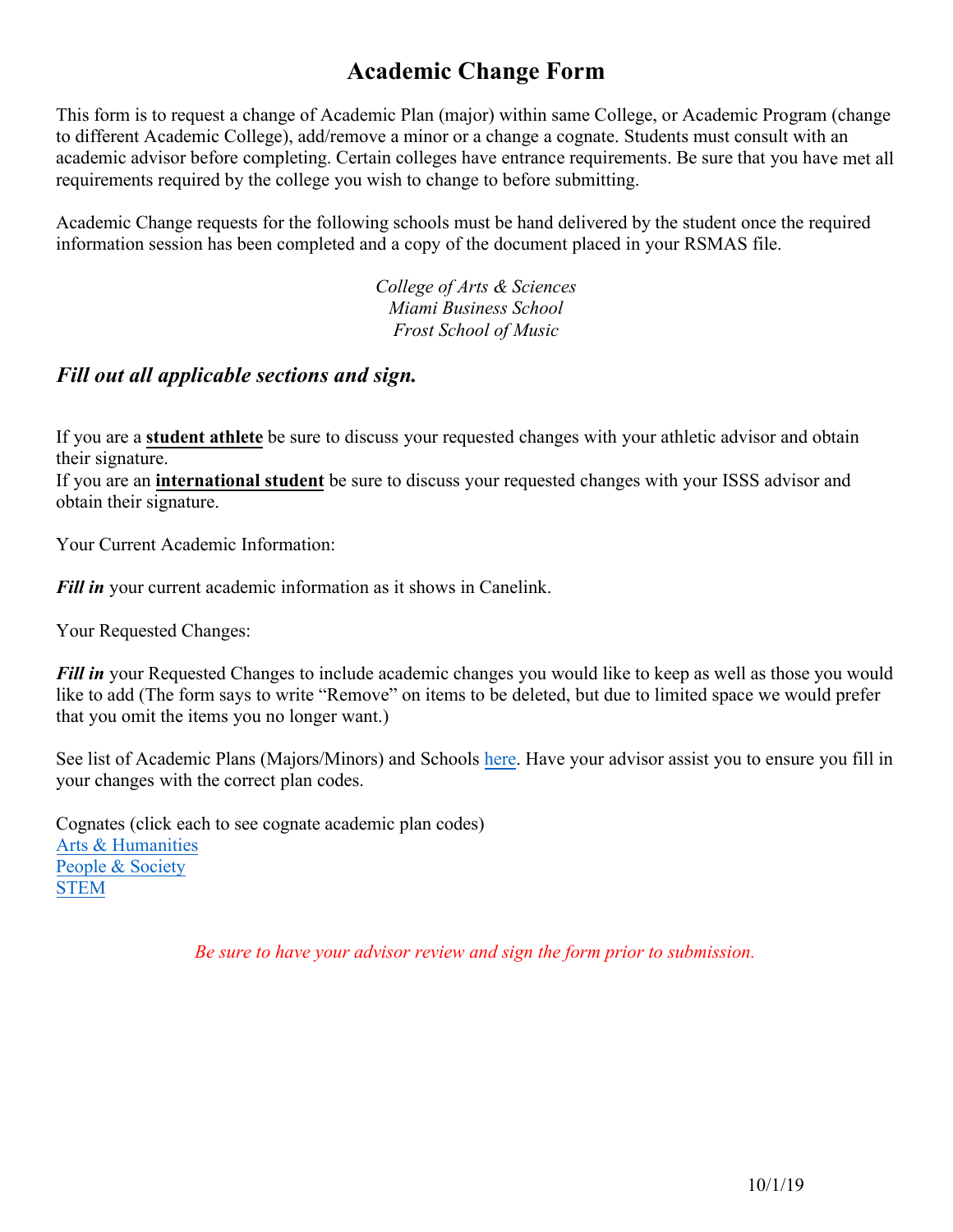| U                                                                                                  | <b>Academic Change Form</b><br>(To be completed by Student)<br>∗<br><b>Advisor's initials here</b>                                   |  |  |  |
|----------------------------------------------------------------------------------------------------|--------------------------------------------------------------------------------------------------------------------------------------|--|--|--|
| <b>Your Information</b>                                                                            |                                                                                                                                      |  |  |  |
| Name: Doe, John E.                                                                                 | UM ID Number: C02401436                                                                                                              |  |  |  |
| Email: <i>jdoe@miami.edu</i>                                                                       | Phone Number: $727-342-1111$                                                                                                         |  |  |  |
| Are you an Athlete? Yes $\Box$ No $\boxtimes$                                                      | Are you an International Student? Yes $\Box$ No $\boxtimes$                                                                          |  |  |  |
| <b>Your Current Academic Information</b> (only complete sections that you currently have declared) |                                                                                                                                      |  |  |  |
| School: UGMS                                                                                       | Primary Major: RSMP                                                                                                                  |  |  |  |
| Degree 1: BSMAS                                                                                    |                                                                                                                                      |  |  |  |
|                                                                                                    |                                                                                                                                      |  |  |  |
| Minor 1: CHEM_MN                                                                                   |                                                                                                                                      |  |  |  |
| Minor 2: $\qquad \qquad$                                                                           | Some academic programs may have specific                                                                                             |  |  |  |
|                                                                                                    | major and/or minor requirements.<br>Please consult your Academic Bulletin for details.                                               |  |  |  |
|                                                                                                    | People & Society Cognate: 2008 and 2008 and 2008 and 2008 and 2008 and 2008 and 2008 and 2008 and 2008 and 200                       |  |  |  |
|                                                                                                    | Your Requested Changes (copy all information from the section above, include any additions, & write "Remove" on items to be deleted) |  |  |  |
| School: UGAS                                                                                       | Primary Major: PHYS2_BS                                                                                                              |  |  |  |
| Degree $1:$ BS                                                                                     | Major 2: CHEM_AS A                                                                                                                   |  |  |  |
|                                                                                                    | Major 3:                                                                                                                             |  |  |  |
|                                                                                                    |                                                                                                                                      |  |  |  |
|                                                                                                    | Some academic programs may have specific                                                                                             |  |  |  |
|                                                                                                    | major and/or minor requirements.<br>Please consult your Academic Bulletin for details.                                               |  |  |  |
| Arts & Humanities Cognate: <u>AT</u> _0005                                                         |                                                                                                                                      |  |  |  |
| People & Society Cognate: PS_0091                                                                  |                                                                                                                                      |  |  |  |
|                                                                                                    |                                                                                                                                      |  |  |  |

**Additional Notes** (include here if you are a Foote Fellow or are in any special programs, if you have additional cognate requests, etc.)

By signing below, I, the student, affirm that any changes to my degree plan, including major(s), minor(s), and/or cognate(s), may delay my date of graduation. Athletes must obtain an Athletic Advisor's signature on reverse side.

|  | <b>Your Signature</b> |  |
|--|-----------------------|--|
|  |                       |  |

 $X_1$  Signature Required Date:  $\frac{8/1/2019}{8/1}$